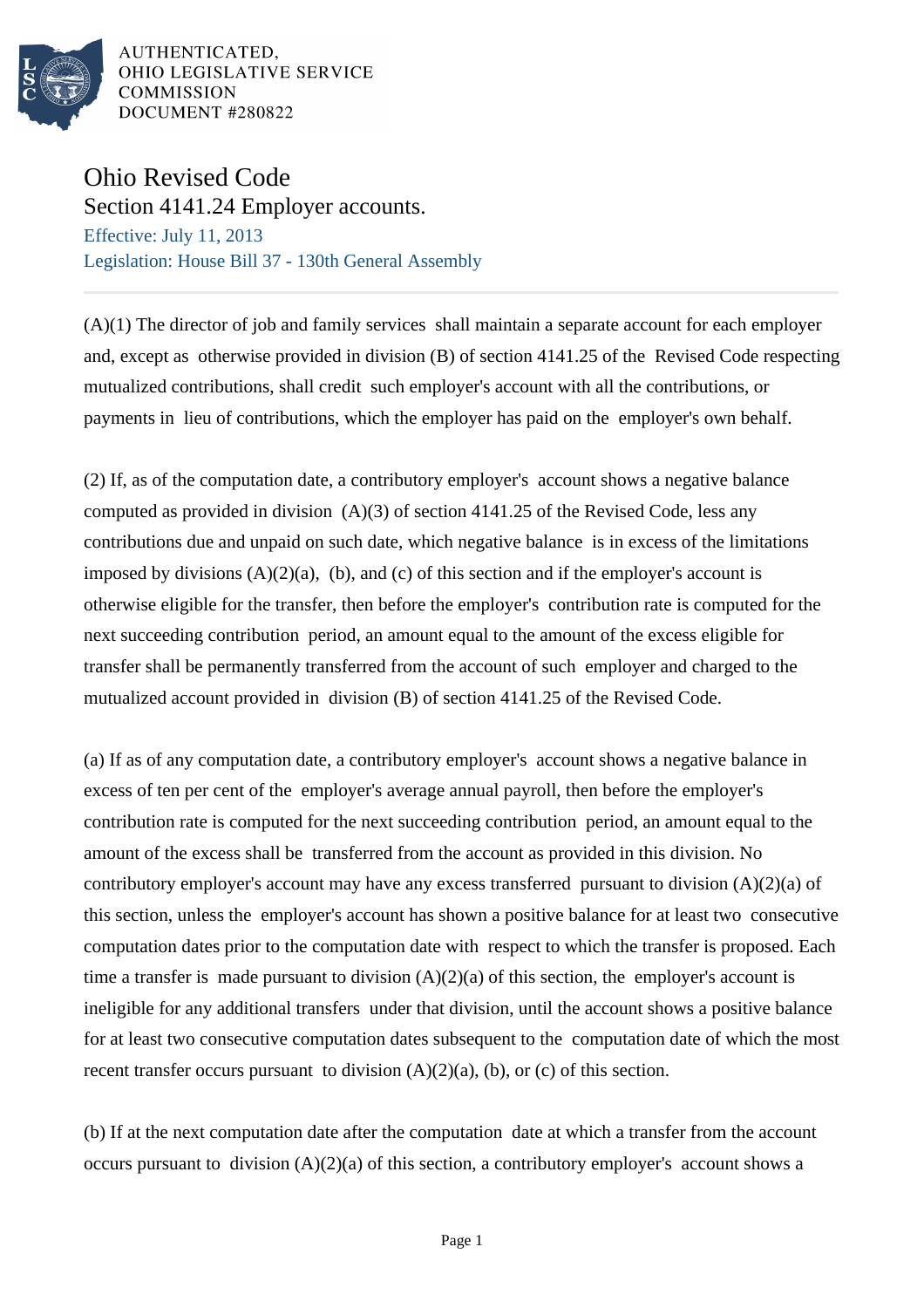

negative balance in excess of fifteen per cent of the employer's average annual payroll, then before the employer's contribution rate is computed for the next succeeding contribution period an amount equal to the amount of the excess shall be permanently transferred from the account as provided in this division.

(c) If at the next computation date subsequent to the computation date at which a transfer from a contributory employer's account occurs pursuant to division  $(A)(2)(b)$  of this section, the employer's account shows a negative balance in excess of twenty per cent of the employer's average annual payroll, then before the employer's contribution rate is computed for the next succeeding contribution period, an amount equal to the amount of the excess shall be permanently transferred from the account as provided in this division.

(d) If no transfer occurs pursuant to division  $(A)(2)(b)$  or (c) of this section, the employer's account is ineligible for any additional transfers under division  $(A)(2)$  of this section until the account requalifies for a transfer pursuant to division  $(A)(2)(a)$  of this section.

(B) Any employer may make voluntary payments in addition to the contributions required under this chapter, in accordance with rules established by the director. Such payments shall be included in the employer's account as of the computation date, provided they are received by the director by the thirty-first day of December following such computation date. Such voluntary payment, when accepted from an employer, will not be refunded in whole or in part. In determining whether an employer's account has a positive balance on two consecutive computation dates and is eligible for transfers under division  $(A)(2)$  of this section, the director shall exclude any voluntary payments made subsequent to the last transfer made under division (A)(2) of this section.

(C) All contributions to the fund shall be pooled and available to pay benefits to any individual entitled to benefits irrespective of the source of such contributions.

(D)(1) For the purposes of this section and sections 4141.241 and 4141.242 of the Revised Code, an employer's account shall be charged only for benefits based on remuneration paid by such employer. Benefits paid to an eligible individual shall be charged against the account of each employer within the claimant's base period in the proportion to which wages attributable to each employer of the claimant bears to the claimant's total base period wages. Charges to the account of a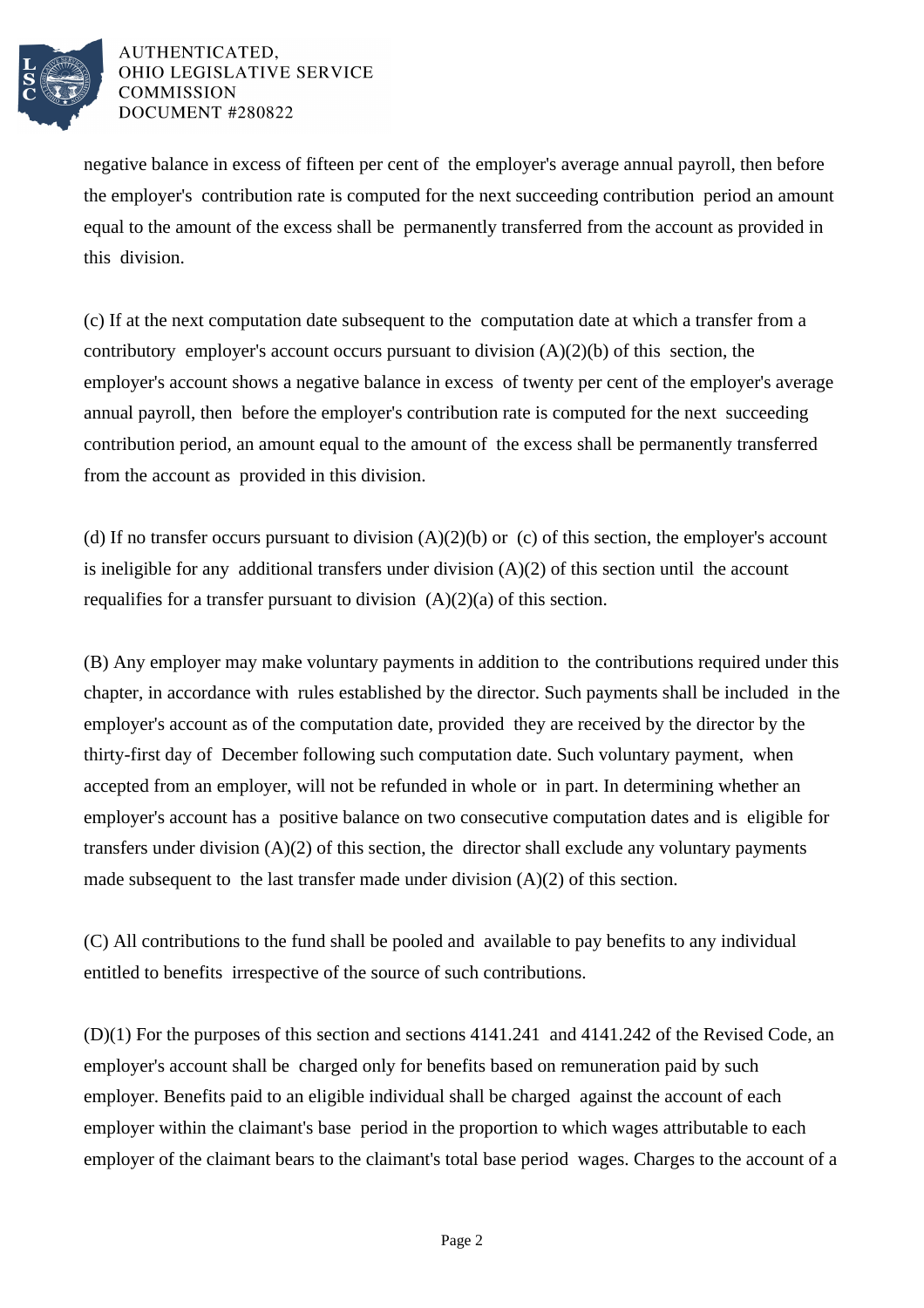

base period employer with whom the claimant is employed part-time at the time the claimant's application for a determination of benefits rights is filed shall be charged to the mutualized account when all of the following conditions are met:

(a) The claimant also worked part-time for the employer during the base period of the claim.

(b) The claimant is unemployed due to loss of other employment.

(c) The employer is not a reimbursing employer under section 4141.241 or 4141.242 of the Revised Code.

(2) Notwithstanding division (D)(1) of this section, charges to the account of any employer, including any reimbursing employer, shall be charged to the mutualized account if it finally is determined by a court on appeal that the employer's account is not chargeable for the benefits.

(3)(a) Any benefits paid to a claimant under section 4141.28 of the Revised Code prior to a final determination of the claimant's right to the benefits shall be charged to the employer's account as provided in division (D)(1) of this section, provided that if there is no final determination of the claim by the subsequent thirtieth day of June, the employer's account shall be credited with the total amount of benefits that has been paid prior to that date, based on the determination that has not become final. The total amount credited to the employer's account shall be charged to a suspense account, which shall be maintained as a separate bookkeeping account and administered as a part of this section, and shall not be used in determining the account balance of the employer for the purpose of computing the employer's contribution rate under section 4141.25 of the Revised Code.

(b) If it is finally determined that the claimant is entitled to all or a part of the benefits in dispute, the suspense account shall be credited and the appropriate employer's account charged with the benefits. If it is finally determined that the claimant is not entitled to all or any portion of the benefits in dispute, the benefits shall be credited to the suspense account and, except as provided in division (D)(3)(d) of this section, a corresponding charge made to the mutualized account established in division (B) of section 4141.25 of the Revised Code, provided that, except as otherwise provided in this section, if benefits are chargeable to an employer or group of employers who is required or elects to make payments to the fund in lieu of contributions under section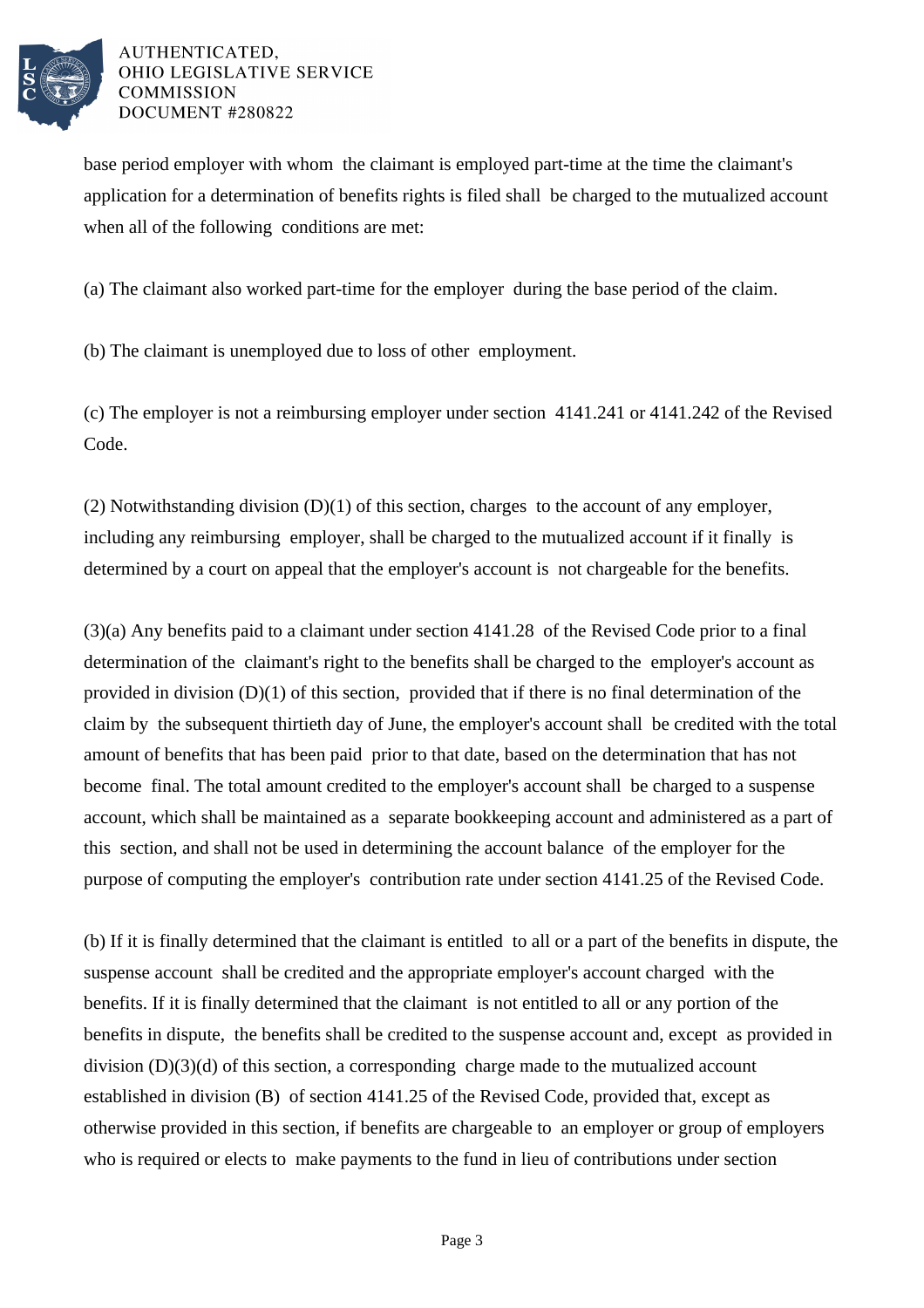

4141.241 of the Revised Code, the benefits shall be charged to the employer's account in the manner provided in division (D)(1) of this section and division (B) of section 4141.241 of the Revised Code, and no part of the benefits may be charged to the suspense account provided in this division.

(c) Except as provided in division  $(D)(3)(d)$  of this section, to the extent that benefits that have been paid to a claimant and charged to the employer's account are found not to be due the claimant and are recovered by the director as provided in section 4141.35 of the Revised Code, they shall be credited to the employer's account.

(d)(i) An employer's account shall not be credited for amounts recovered by the director pursuant to division (D)(3)(c) of this section, and the mutualized account established in division (B) of section 4141.25 of the Revised Code shall not be charged pursuant to division (D)(3)(b) of this section, for benefits that have been paid to a claimant and are subsequently found not to be due to the claimant, if it is determined by the director, on or after October 21, 2013, that both of the following have occurred:

(I) The benefits were paid because the claimant's employer, or any employee, officer, or agent of that employer, failed to respond timely or adequately to a request for information regarding a determination of benefit rights or claims for benefits under section 4141.28 of the Revised Code.

(II) The claimant's employer, or any employee, officer, or agent of that employer, on behalf of the employer, previously established a pattern of failing to respond timely or adequately within the same calendar year period pursuant to division  $(D)(3)(d)(ii)(III)$  of this section.

(ii) For purposes of division  $(D)(3)(d)$  of this section:

(I) A response is considered "timely" if the response is received by the director within the time provided under section 4141.28 of the Revised Code.

(II) A response is considered "adequate" if the employer or employee, officer, or agent of that employer provided answers to all questions raised by the director pursuant to section 4141.28 of the Revised Code or participated in a fact-finding interview if requested by the director.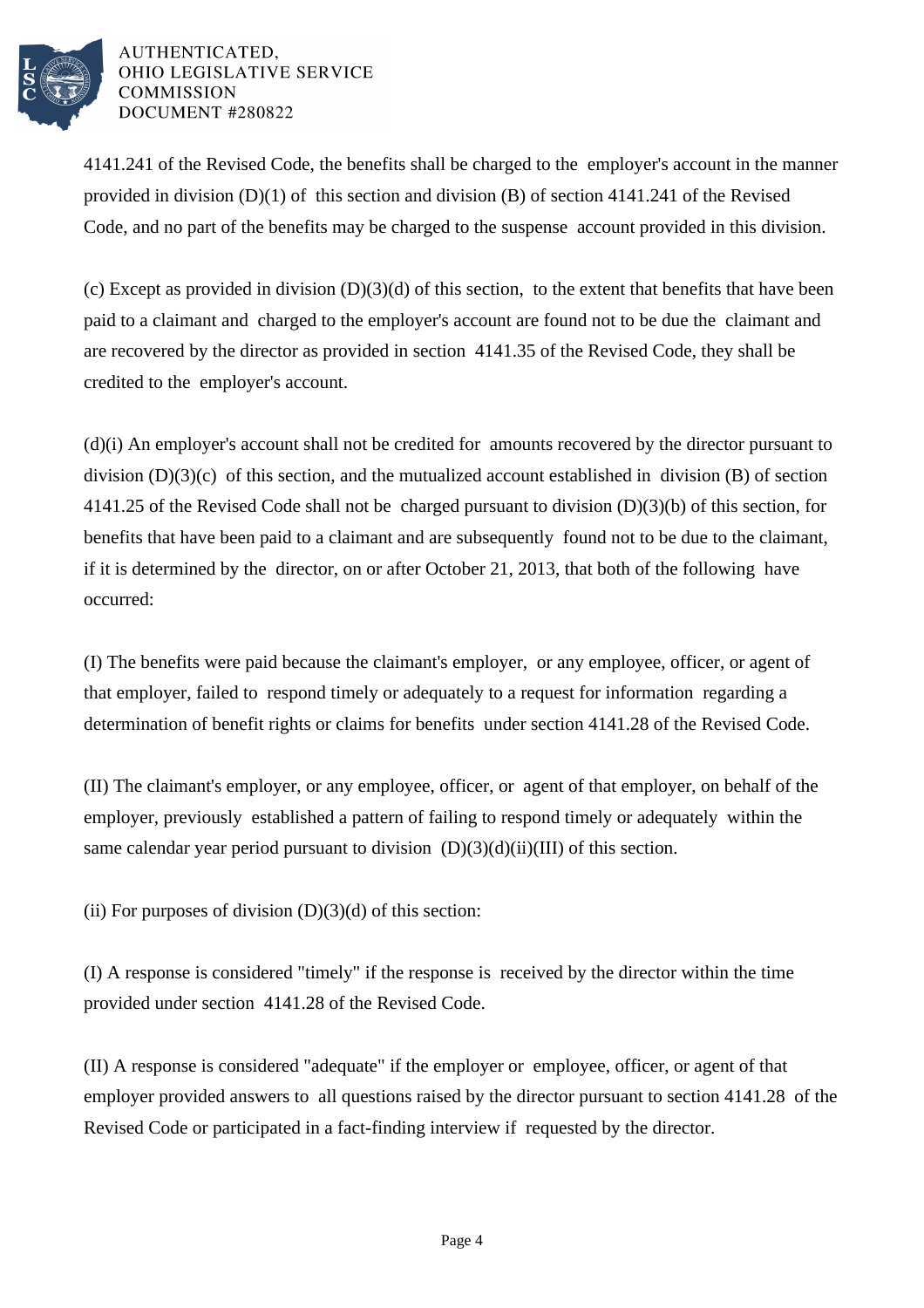

(III) A "pattern of failing" is established after the third instance of benefits being paid because the claimant's employer, or any employee, officer, or agent of that employer, on behalf of the employer, failed to respond timely or adequately to a request for information regarding a determination of benefit rights or claims for benefits under section 4141.28 of the Revised Code within a calendar year period.

(e) If the mutualized account established in division (B) of section 4141.25 of the Revised Code is not charged for benefits credited to a suspense account pursuant to division (D)(3)(d) of this section, a corresponding charge shall be made to the account of the employer whose failure to timely or adequately respond to a request for information caused the erroneous payment.

(f) The appeal provisions of sections 4141.281 and 4141.282 of the Revised Code shall apply to all determinations issued under division (D)(3)(d) of this section.

(4) The director shall notify each employer at least once each month of the benefits charged to the employer's account since the last preceding notice; except that for the purposes of sections 4141.241 and 4141.242 of the Revised Code which provides the billing of employers on a payment in lieu of a contribution basis, the director may prescribe a quarterly or less frequent notice of benefits charged to the employer's account. Such notice will show a summary of the amount of benefits paid which were charged to the employer's account. This notice shall not be deemed a determination of the claimant's eligibility for benefits. Any employer so notified, however, may file within fifteen days after the mailing date of the notice, an exception to charges appearing on the notice on the grounds that such charges are not in accordance with this section. The director shall promptly examine the exception to such charges and shall notify the employer of the director's decision thereon, which decision shall become final unless appealed to the unemployment compensation review commission in the manner provided in section 4141.26 of the Revised Code. For the purposes of this division, an exception is considered timely filed when it has been received as provided in division (D)(1) of section 4141.281 of the Revised Code.

(E) The director shall terminate and close the account of any contributory employer who has been subject to this chapter if the enterprise for which the account was established is no longer in operation and it has had no payroll and its account has not been chargeable with benefits for a period of five consecutive years. The amount of any positive balance, computed as provided in division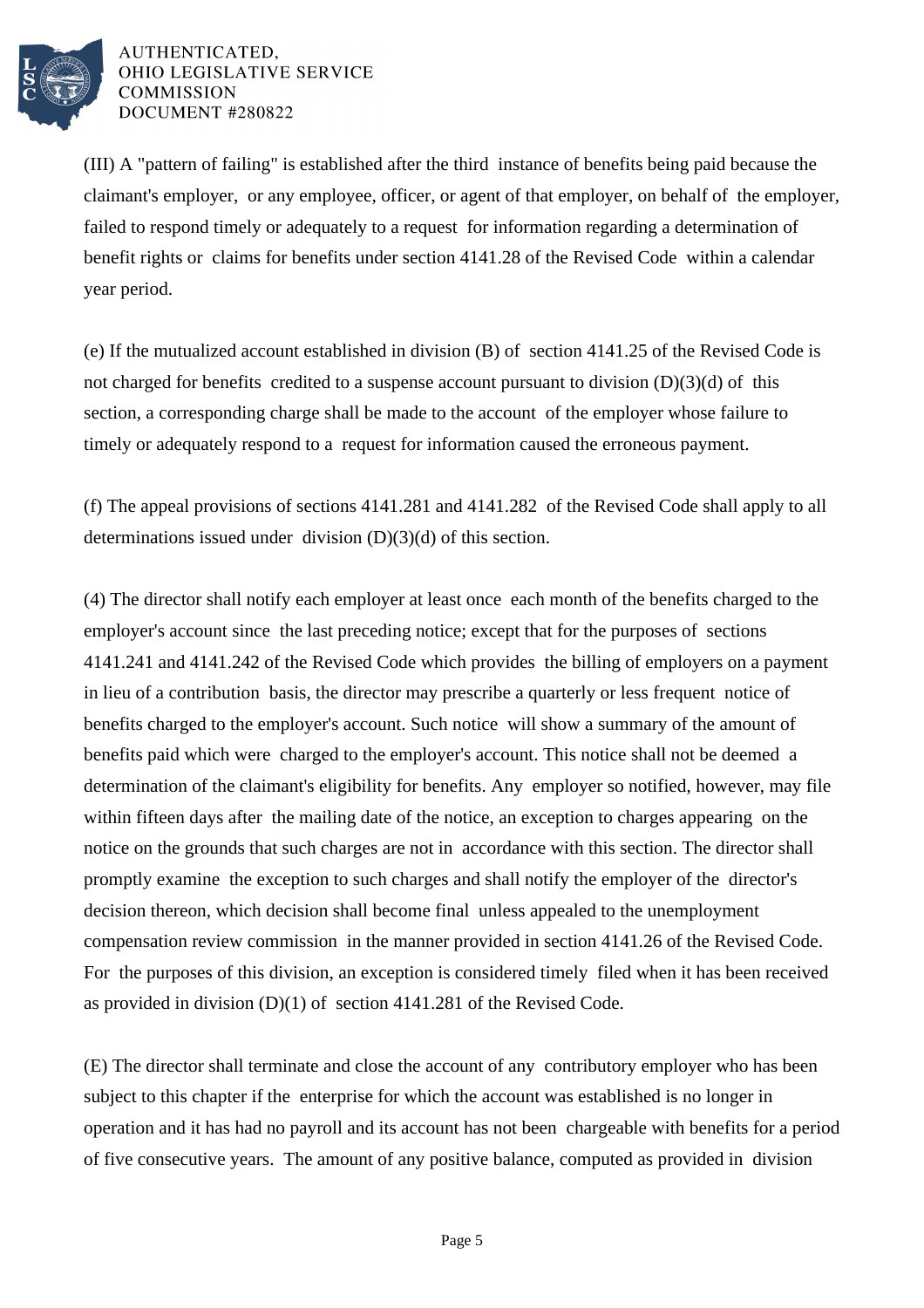

(A)(3) of section 4141.25 of the Revised Code, in an account closed and terminated as provided in this section shall be credited to the mutualized account as provided in division (B)(2)(b) of section 4141.25 of the Revised Code. The amount of any negative balance, computed as provided in division (A)(3) of section 4141.25 of the Revised Code, in an account closed and terminated as provided in this section shall be charged to the mutualized account as provided in division  $(B)(1)(b)$ of section 4141.25 of the Revised Code. The amount of any positive balance or negative balance, credited or charged to the mutualized account after the termination and closing of an employer's account, shall not thereafter be considered in determining the contribution rate of such employer. The closing of an employer's account as provided in this division shall not relieve such employer from liability for any unpaid contributions or payment in lieu of contributions which are due for periods prior to such closing.

If the director finds that a contributory employer's business is closed solely because of the entrance of one or more of the owners, officers, or partners, or the majority stockholder, into the armed forces of the United States, or any of its allies, or of the United Nations after July 1, 1950, such employer's account shall not be terminated and if the business is resumed within two years after the discharge or release of such persons from active duty in the armed forces, the employer's experience shall be deemed to have been continuous throughout such period. The reserve ratio of any such employer shall be the total contributions paid by such employer minus all benefits, including benefits paid to any individual during the period such employer was in the armed forces, based upon wages paid by the employer prior to the employer's entrance into the armed forces divided by the average of the employer's annual payrolls for the three most recent years during the whole of which the employer has been in business.

(F) If an employer transfers all of its trade or business to another employer or person, the acquiring employer or person shall be the successor in interest to the transferring employer and shall assume the resources and liabilities of such transferring employer's account, and continue the payment of all contributions, or payments in lieu of contributions, due under this chapter.

If an employer or person acquires substantially all, or a clearly segregable and identifiable portion of an employer's trade or business, then upon the director's approval of a properly completed application for successorship, the employer or person acquiring the trade or business, or portion thereof, shall be the successor in interest. The director by rule may prescribe procedures for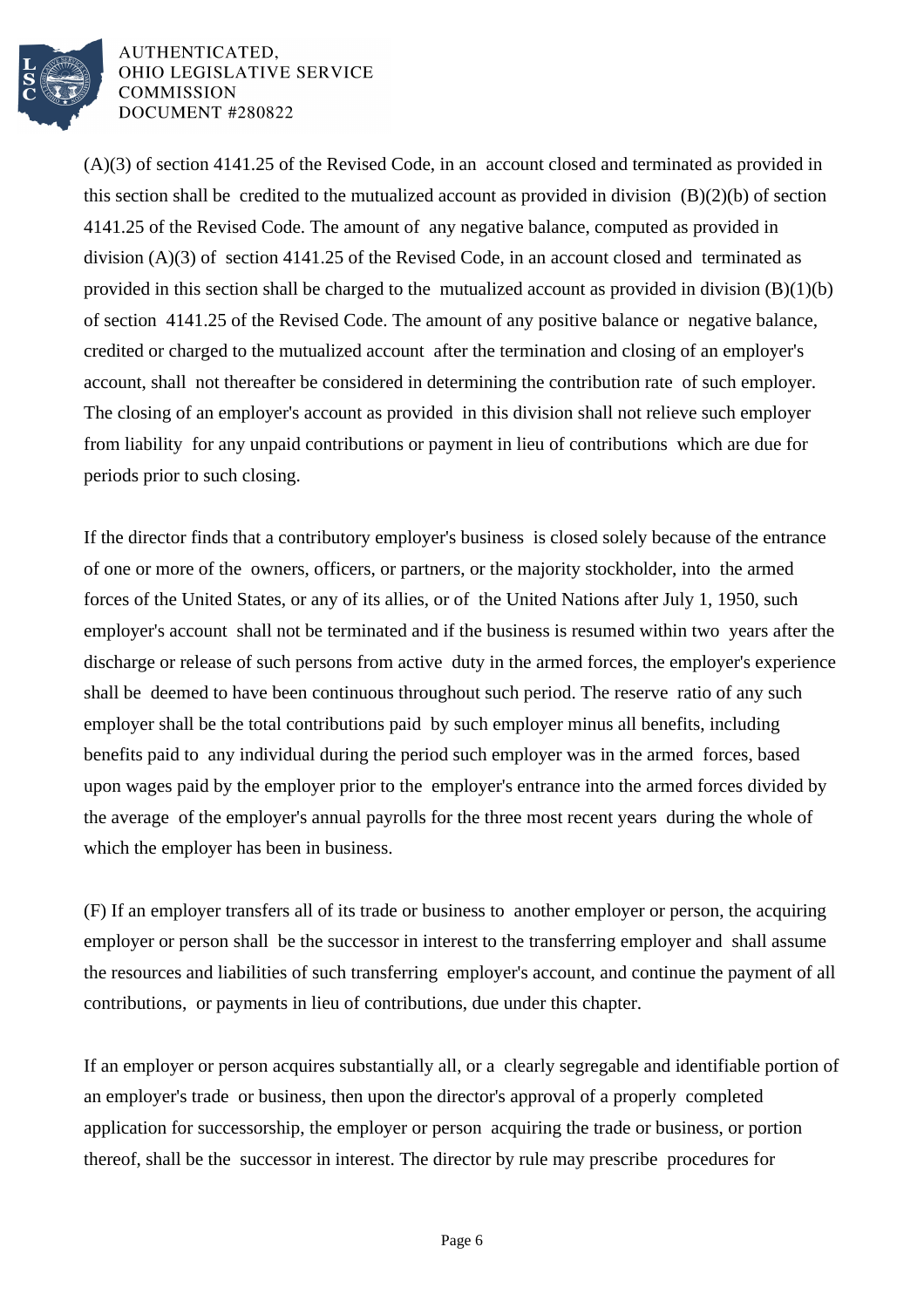

effecting transfers of experience as provided for in this section.

(G) Notwithstanding sections 4141.09, 4141.23, 4141.24, 4141.241, 4141.242, 4141.25, 4141.26, and 4141.27 of the Revised Code, both of the following apply regarding assignment of rates and transfers of experience:

(1) If an employer transfers its trade or business, or a portion thereof, to another employer and, at the time of the transfer, both employers are under substantially common ownership, management, or control, then the unemployment experience attributable to the transferred trade or business, or portion thereof, shall be transferred to the employer to whom the business is so transferred. The director shall recalculate the rates of both employers and those rates shall be effective immediately upon the date of the transfer of the trade or business.

(2) Whenever a person is not an employer under this chapter at the time the person acquires the trade or business of an employer, the unemployment experience of the acquired trade or business shall not be transferred to the person if the director finds that the person acquired the trade or business solely or primarily for the purpose of obtaining a lower rate of contributions. Instead, that person shall be assigned the applicable new employer rate under division (A)(1) of section 4141.25 of the Revised Code.

(H) The director shall establish procedures to identify the transfer or acquisition of a trade or business for purposes of this section and shall adopt rules prescribing procedures for effecting transfers of experience as described in this section.

(I) No rate of contribution less than two and seven-tenths per cent shall be permitted a contributory employer succeeding to the experience of another contributory employer pursuant to this section for any period subsequent to such succession, except in accordance with rules prescribed by the director, which rules shall be consistent with federal requirements for additional credit allowance in section 3303 of the "Internal Revenue Code of 1954" and consistent with this chapter, except that such rules may establish a computation date for any such period different from the computation date generally prescribed by this chapter, and may define "calendar year" as meaning a twelveconsecutive-month period ending on the same day of the year as that on which such computation date occurs.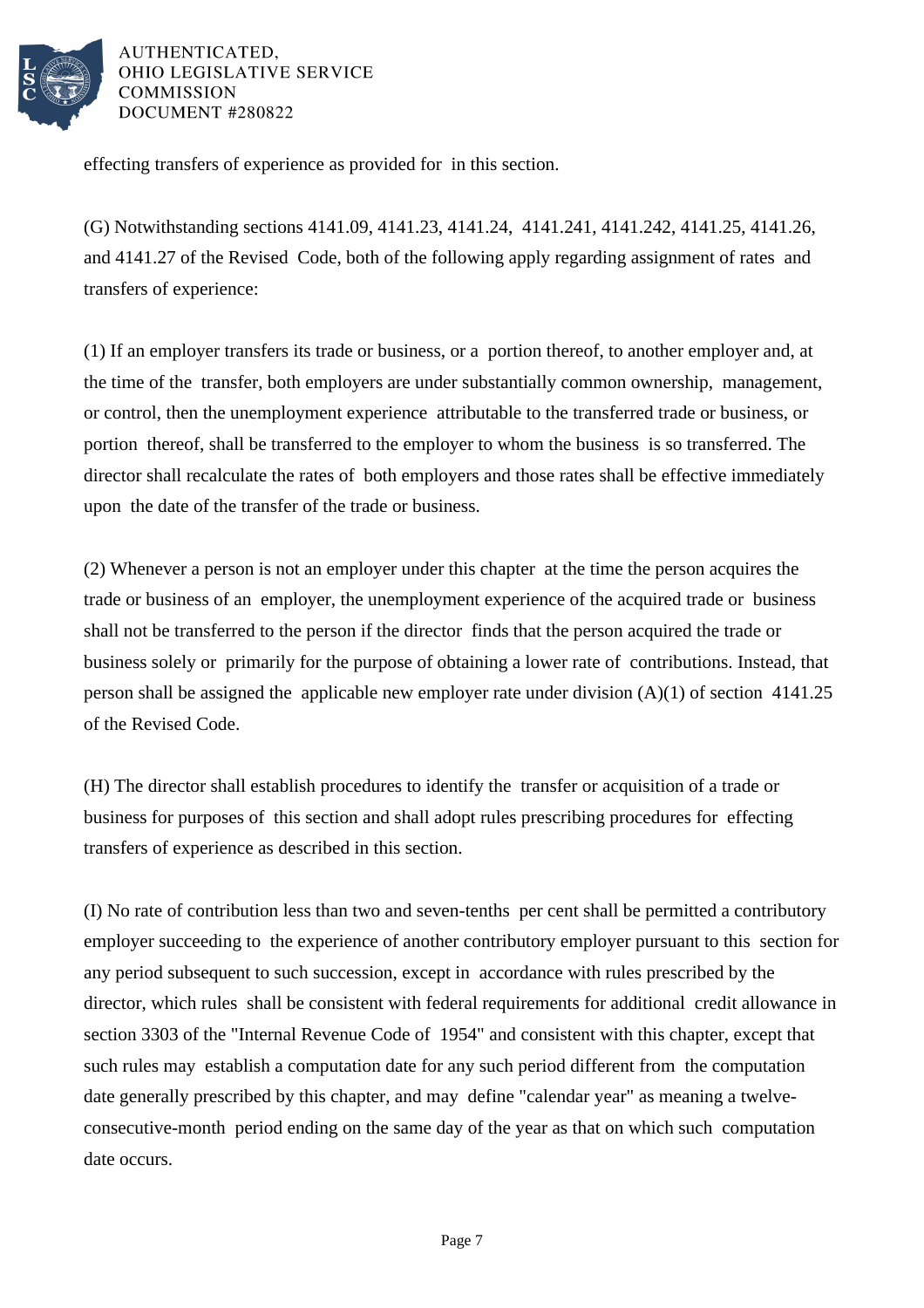

(J) The director may prescribe rules for the establishment, maintenance, and dissolution of common contribution rates for two or more contributory employers, and in accordance with such rules and upon application by two or more employers shall establish such common rate to be computed by merging the several contribution rate factors of such employers for the purpose of establishing a common contribution rate applicable to all such employers.

(K) The director shall adopt rules applicable to professional employer organizations and professional employer organization reporting entities to address the method in which a professional employer organization or professional employer organization reporting entity reports quarterly wages and contributions to the director for shared employees.

(1) The rules shall recognize a professional employer organization or professional employer organization reporting entity as the employer of record of the shared employees of the professional employer organization or professional employer organization reporting entity for reporting purposes; however, the rules shall require that each shared employee of a single client employer be reported under a separate and unique subaccount of the professional employer organization or professional employer organization reporting entity to reflect the experience of the shared employees of that client employer.

(2) The director shall use a subaccount solely to determine experience rates for that individual subaccount on an annual basis and shall recognize a professional employer organization or professional employer organization reporting entity as the employer of record associated with each subaccount. The director shall combine the rate experience that existed on a client employer's account prior to entering into a professional employer organization agreement with the experience accumulated as a subaccount of the professional employer organization or professional employer organization reporting entity. The combined experience shall remain with the client account upon termination of the professional employer organization agreement.

(3) A professional employer organization or professional employer organization reporting entity shall provide a power of attorney or other evidence, which evidence may be included as part of a professional employer organization agreement, completed by each client employer of the professional employer organization or professional employer organization reporting entity,